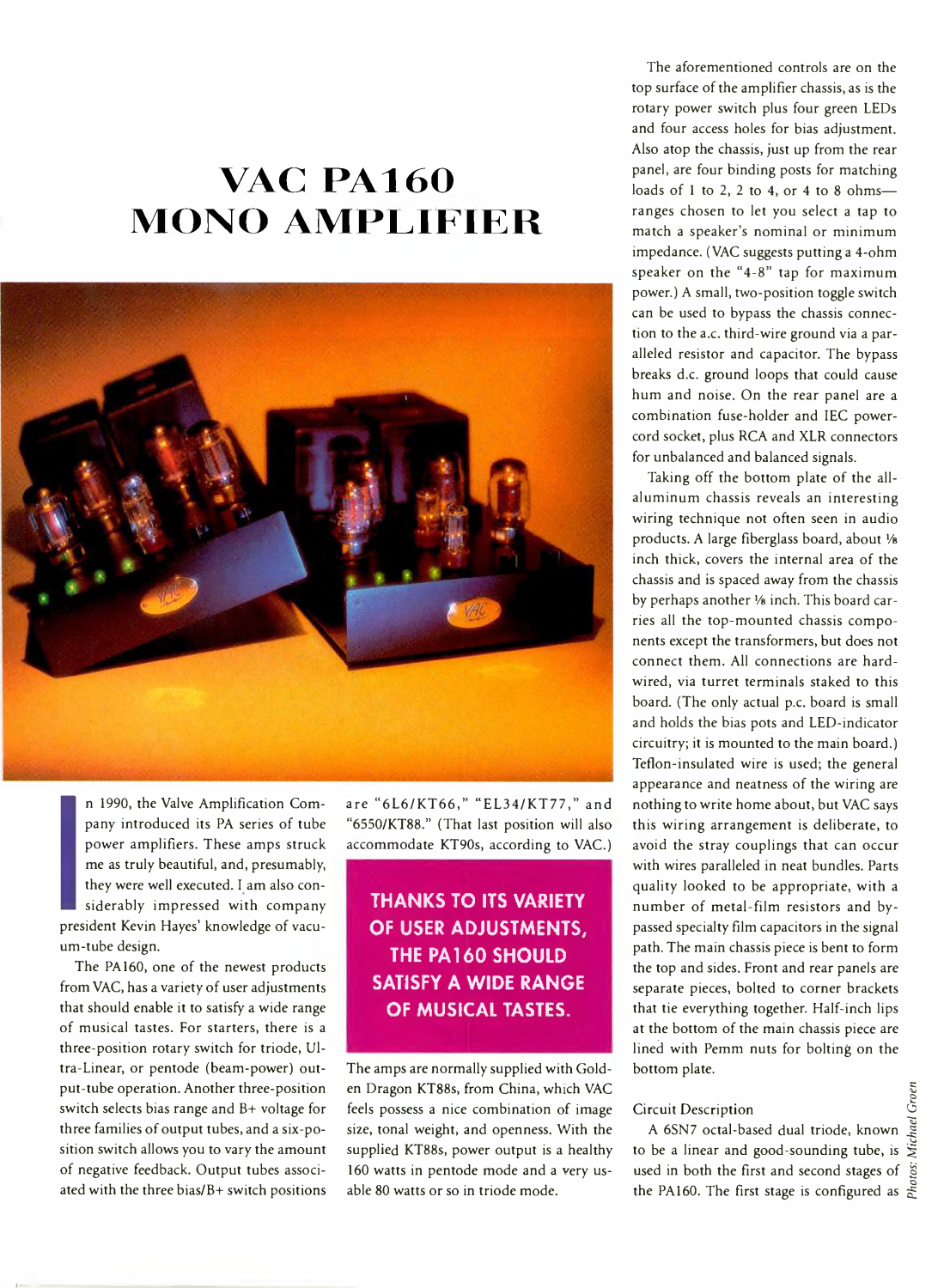what is known as a floating paraphase phase inverter. In this arrangement, the input signal is applied to the grid of a triode acting as a commoncathode amplifier, which provides one phase of the stage's output signal. This output is resistively coupled to a point that I shall call "point x." The other triode's plate, also resistively coupled to point x, provides the other phase of the stage's output. A coupling capacitor from point x drives the grid of the second triode. In



# **S P E C S**

- Power Output into 4 Ohms: With KT88 output tubes, 160 watts in pentode mode, 152 watts in Ultra-Linear mode, or 79 watts in triode mode; with other tubes, in pentode mode, 125 watts with KT77s, 150 watts with EL34s, or 100 watts with 6L6GCS.
- THD: At full rated power, less than 2%; at 10 watts, typically 0.23% at 1 kHz, less than 1% from 20 Hz to 20 kHz.
- Power Bandwidth, Ultra-Linear Mode, with KT88s: 12 Hz to 42 kHz, +0, -0.5 dB; 8.5 Hz to 75 kHz, +0,  $-3$  dB.
- Frequency Response at 1 Watt: 5 Hz to 48 kHz, +0, -0.5 dB; 3 Hz to 82  $kHz$ , +0, -3 dB.

S/N: Greater than 88 dB.

- Output Noise: Less than 1 mV.
- Sensitivity: 0,34-V input for full output, with KT88 tubes, Ultra-Linear mode, and feedback setting "D."
- Power Consumption: At idle, 288 watts; at full power, 528 watts.
- Dimensions:  $11\frac{3}{4}$  in. W x  $20\frac{1}{2}$  in. D x 814 in. H (29.9 cm x 52.1 cm x 21.6 cm).

Weight: 53 lbs. (24 kg) each. Price: \$4,990 per pair.

Company Address: 164 Sarasota Center Blvd,, Sarasota, Fla. 34240. For literature, circle No. 95

actuality, this amounts to a stage that provides one output phase directly and couples that output to another stage, which has 100% inverting feedback, to provide the other output phase. From a circuit purist's standpoint, this scheme has the disadvantage that the second generated phase goes through one more tube than the first generated phase. Further, the output im-

pedance of the two phases is likely to be quite different.

The two output phases of the phase-inverter first stage are capacitively coupled into the grids of the second stage. This stage acts as a short-tailed push-pull amplifier with cathodes returning to ground through a common, unbypassed cathode resistor; the plate outputs of this second stage are capacitorcoupled to the output tube grids. According to VAC, the modest differential function of this stage helps to offset any imbalances from the paraphase inverter.

All four output tubes have potentiometers to provide adjustable negative grid bias in two ranges, as controlled by the tube-type switch. Each output tube's cathode returns to ground through a 10-ohm sampling resistor. In an arrangement used successfully in a number of other tube power amplifiers, the voltage drop across each cathode sampling resistor is compared, in a quad comparator, to a reference that represents the correct cathode current. The out-

puts of each comparator drive the appropriate LED indicator. Correct bias for each output tube is obtained at the adjustment point where the LED just goes out. The overall negative feedback, which is taken from the "4-8" output tap, goes to the feedback switch. At this switch, adjustable feedback resistors are selected and applied to the cathode of the signal input tube of the first stage.



**Fig. 1— Frequency response** at "4-8" output tap.



**Fig. 2— Frequency response vs. feedback setting, 4-ohm load on "4 -8 " tap.**



**Fig. 3 — Square-wave response for 10 kHz into 8 ohms (top), 10 kHz into 8 ohms paralleled by 2 pF** (middle), and 40 Hz into **8 ohms (bottom).**

Two power transformers are used in the PA 160. One is for the high-voltage supply, and the other provides tube heater power, bias voltage, and power for the output tubes' bias-setting circuitry.

The output of the high-voltage supply transformer is rectified by a full-wave bridge; it is then applied to four  $330-\mu F$ , 45G-V filter capacitors in a series-parallel arrangement. This arrangement yields the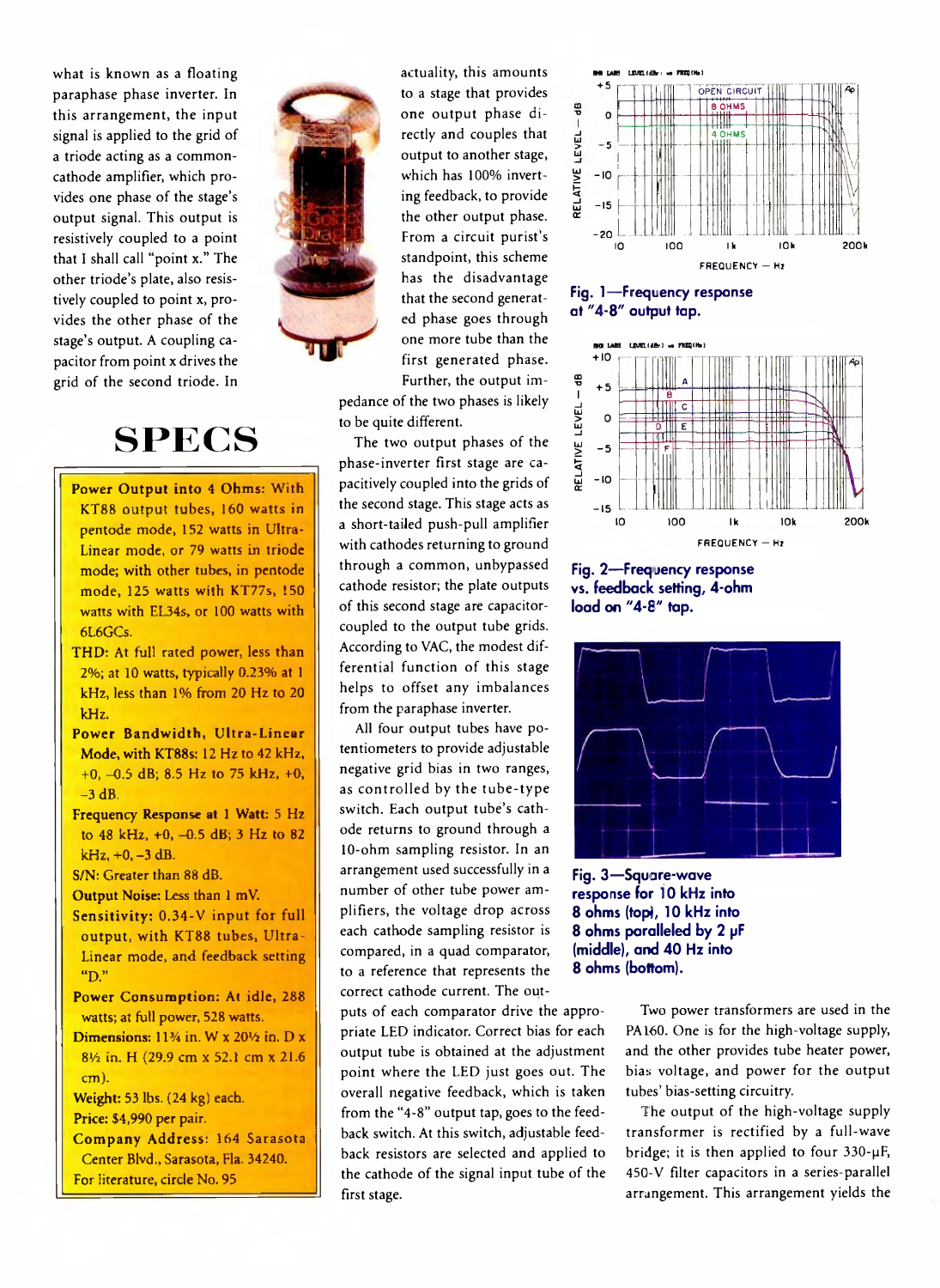



**Fig. 5— THD + N vs. frequency.**



equivalent of a  $330$ - $\mu$ F, 900-V capacitor, which can withstand the operating B+ of over 500 V. The secondary voltage applied to the rectifier and filter system is controlled by the three-position tube-type selector. The highest voltage is for the "6550/KT88" position, with successively lower voltages applied to the "EL34/KT77" and "6L6/KT66" positions.

Supply voltage to the second stage is developed through a resistor connected to the

main B+, and is bypassed with another 330-µF, 450-V capacitor. In a similar fashion, the supply to the first stage is derived from the second stage's supply point through a resistor and a final 330-uF, 450-V bypass capacitor.

One aspect of the PA160's circuit bothered me. The balanced input, which I assumed was balanced because of the XLR input connector, is actually not balanced at all. Pin 2 of the XLR is tied to the hot pin of the unbalanced RCA input connector. Pin 1 is tied to circuit common. Pin 3, which would be the negative phase of an incoming balanced signal, is not utilized at all and is merely term inated with a resistor to ground. Blasphemy! While VAC never explicitly claims this is a balanced input (the owner's manual only says it's "for compatibility with balanced . . . sources"), I think that they should clearly and explicitly state in the manual what was done. According to Kevin Hayes, however, "The XLR jack merely provides a place to plug a [balanced] source in without a clumsy adaptor, and provides a balanced load to each phase of the source."

#### Measurements

Since there were so many operative combinations available with the PA160s, I selected the following as the nominal condition for my testing: Ultra-Linear operation, feedback at position "D," the supplied KT88 output tubes, and loading on the "4-8" output taps.

The voltage gain of the PA160 amplifiers is somewhat higher than normal. This can cause such system

problems as audible noise from preamp output stages or preamp volume controls restricted to just the first few degrees of travel. The manufacturer realizes this, and a modification will be available in the near future to lower the overall gain if needed. (Kevin Hayes says that, in many instances, higher overall gain can result in superior sound quality.) Voltage gain and related input sensitivity are presented in Table I for the three operating modes, with feedback set to position "A" (no feedback) and to position "D."

Frequency response in the Ultra-Linear mode— as a function of open-circuit, 8-, and 4-ohm loading on the "4-8" tap-is plotted in Fig. 1. As can be seen, response is well behaved to beyond 100 kHz. The spacing between the curves is uniform (suggesting uniform output impedance with frequency); the amount of spacing suggests a fairly high output impedance (no surprise for tube amplifiers, especially those with low negative feedback). Figure 2 shows how gain and frequency response change with different feedback settings. For the pentode mode (not shown), the open- and closedloop gains were higher; the curves were thus more widely spread between maximum and minimum gain, and the curves for higher amounts of feedback had some high-frequency peaking. In the triode mode (also not shown), the gains were the lowest and the curves were more closely spaced than in Fig. 2.

Rise- and fall-times for an output of ±5 V into 8 ohms on the "4-8" tap were 4.3  $\mu$ S. Figure 3 is a 'scope photo of square-wave response. The top trace, for 10 kHz into an 8-ohm load on the "4-8" tap, is fast and well damped. In the middle trace, with a  $2-\mu F$ capacitor paralleled across the 8-ohm load, the damping is superb, with rise- and falltimes of perhaps  $8$  to 10  $\mu$ S. This amp would do well with electrostatic speaker loads. Tilt, or pulse droop, at 40 Hz (bottom trace) is quite low, indicating extended response below the audio band. Square-wave

## **THE SQUARE-WAVE TEST SHOWS THE PA 160 WOULD DO WELL WITH ELECTROSTATIC LOADS.**

response in the pentode mode did have some overshoot and ringing at the higher feedback settings, whereas the responses for triode mode were a bit slower than seen in the photo but otherwise very well behaved.

The THD + N at 1 kHz, and SMPTE-IM distortion, are shown in Fig. 4 as a function of power output and load on the "4-8" tap. The curves for the triode and pentode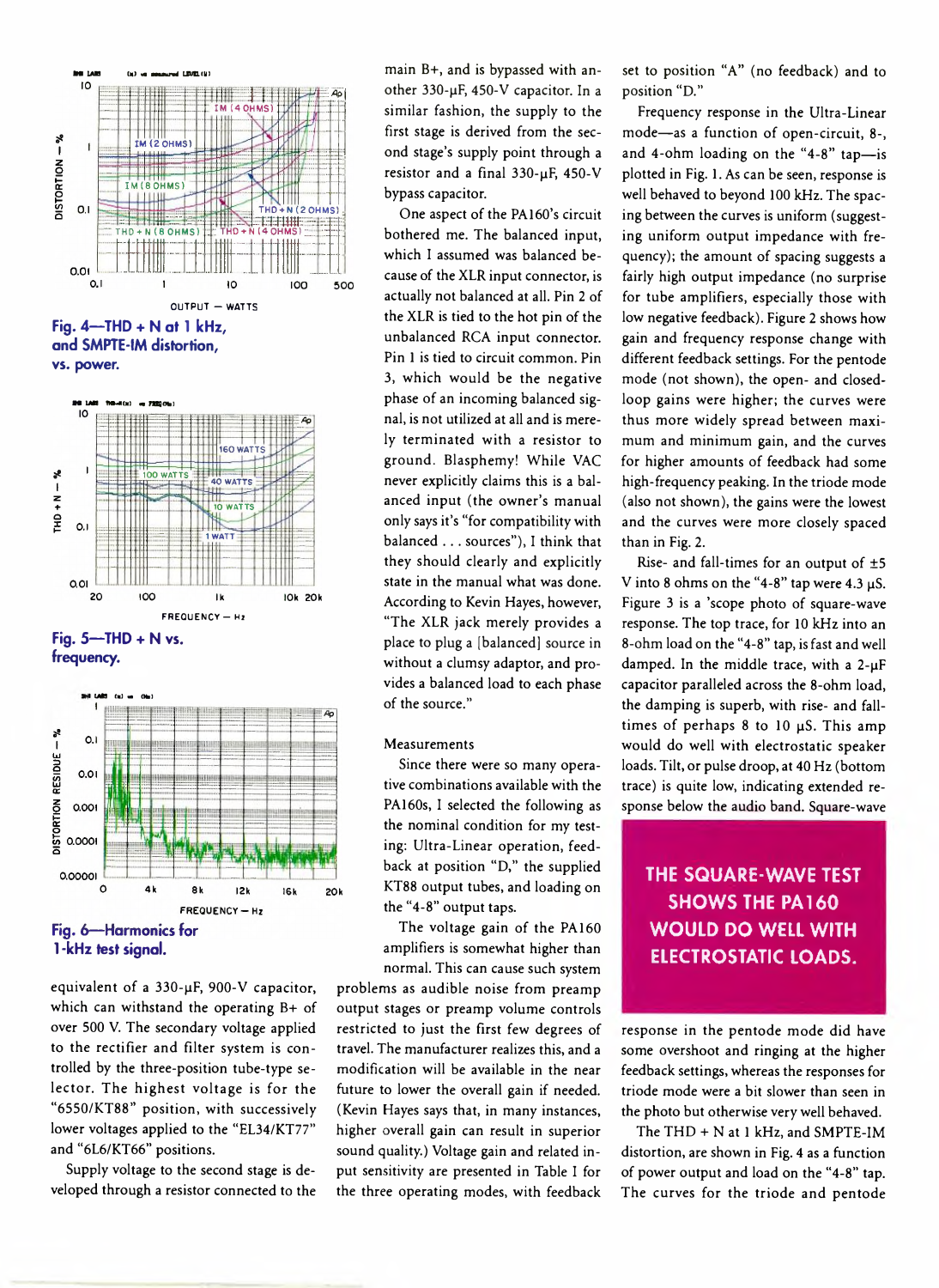

**THE POWERFUL AND WELL-DAMPED BASS SHOWS THAT THE PA 160s CAN DEFINITELY KICK BUTT!**

modes were, surprisingly, very similar in magnitude and shape to the Ultra-Linear curves shown, save that the clipping point was lower in triode mode. In Fig. 5, THD + N versus frequency and power for 4-ohm loading on the "4-8" tap, we see some unusual behavior below about 1 kHz. This is evident as a distortion increase that is most noticeable at lower power levels. It turns out that there is some 120-Hz power-supply ripple modulating the distortion. Figure 6 is a spectrum of the harmonic-distortion residue for a 1-kHz signal at 10 watts into 4 ohms on the "4-8" output tap. While the actual harmonics fall off with order in a desirably rapid manner, you can see the aforementioned 120-Hz sidebands on each side of the gap where the 1-kHz fundamental frequency has been nulled out.

Amplifier output noise, as a function of bandwidth and operating mode, is listed in Table II. For wideband measurements and those taken over the range from 22 Hz to 22 kHz, the readings are mostly hum, a mixture of 60 and 120 Hz. This amount of hum is a bit much and, as I later found, was sometimes audible when I was near the speakers.

Damping factor in the Ultra-Linear mode on the "4-8" tap was about 3, referred to an 8-ohm load, and was very flat with

frequency. In pentode mode, the PA160 had a damping factor of about 2 and was similarly flat with frequency. In triode mode, the damping factor was the highest, at 4.2, but fell off slightly above 2 to 3 kHz.

Dynamic power in the Ultra-Linear mode was about 116 watts into an 8-ohm load on the "4-8" tap. With a 4-ohm load,

the equivalent sinewave power at the visual onset of clipping was 171 watts at the beginning of the burst and 162 watts at its end. For 2-ohm loading, power at the beginning and end of the burst was 182 and 163 watts, respectively. With 4 ohms as a reference load and the manufacturer's spec of 152 watts, the dynamic headroom worked out to 1.0 dB at the beginning of the burst and 0.55 at its end. Clipping power (steady-state power at the visual onset of  $clipping)$  was  $115$ watts for 8 ohms, 158 watts for 4 ohms, and 145 watts for 2 ohms. The readings for a.c. line current were 3.0, 3.9, and 4.8 amperes for the same loads. At idle, a.c. line draw was 2.4 amperes. With the 4-ohm load as a reference, clipping headroom was 0.34 dB.

### Use and Listening Tests

Record-playing equipment used in my system during the review period included an Oracle turntable fitted with a Well Tempered Arm and Stanton's 98IHZS mov ing-m agnet pickup, feeding either a Quicksilver Audio preamp or my own preamp (a tube phono stage with a passive selector and volume control). For CDs, I used Counterpoint's DA-11A and PS Audio's Lambda transports to drive a Sonic Frontiers SFD-2, a Resolution Audio Reference 20, and other (experimental) D/A converters. Additional signal sources

**TaDle I**—Gain and IHF sensitivity. Position "A" is for operation with no feedback.

|                    | Gain.<br>$\mathbf{d}$ <b>B</b> |              | <b>IHF Sensitivity,</b><br>mV |              |
|--------------------|--------------------------------|--------------|-------------------------------|--------------|
|                    | <b>LEFT</b>                    | <b>RIGHT</b> | <b>LEFT</b>                   | <b>RIGHT</b> |
| Feedback at "D"    |                                |              |                               |              |
| Triode Mode        | 36.3                           | 36.2         | 42.1                          | 43.7         |
| Ultra-Linear Mode  | 39.2                           | 39.1         | 31.1                          | 31.4         |
| Pentode Mode       | 42.1                           | 42.0         | 22.2                          | 22.4         |
| Feedback at "A"    |                                |              |                               |              |
| <b>Triode Mode</b> | 39.8                           | 39.6         | 28.9                          | 29.5         |
| Ultra-Linear Mode  | 44.4                           | 44.3         | 17.0                          | 17.3         |
| Pentode Mode       | 50.9                           | 50.7         | 8.0                           | 8.2          |

### **Table** II— Output noise levels.

|                                             | <b>Output Noise. mV</b> |              |  |
|---------------------------------------------|-------------------------|--------------|--|
| Mode and Bandwidth                          | LEFT                    | <b>RIGHT</b> |  |
| PENTODE MODE                                |                         |              |  |
| Wideband                                    | 3.17                    | 2.36         |  |
| 22 Hz to 22 kHz                             | 2.88                    | 2.14         |  |
| 400 Hz to 22 kHz                            | 0.243                   | 0.175        |  |
| A-We ghted                                  | 0.430                   | 0.341        |  |
| ULTRA-LINEAR MODE                           |                         |              |  |
| Wideband                                    | 2.26                    | 1.63         |  |
| $22$ H <sub>2</sub> to $22$ kH <sub>z</sub> | 2.19                    | 1.54         |  |
| 400 Hz to 22 kHz                            | 0.183                   | 0.128        |  |
| A-Weighted                                  | 0.323                   | 0.242        |  |
| <b>TRIODE MODE</b>                          |                         |              |  |
| Wideband                                    | 1.77                    | 1.32         |  |
| $22$ Hz to $22$ kHz                         | 1.74                    | 1.26         |  |
| 400 Hz to 22 kHz                            | 0.123                   | 0.103        |  |
| A-Weighted                                  | 0.245                   | 0.199        |  |
|                                             |                         |              |  |

### Table III-IHF S/N ratios.

|                           | $S/N$ , $dB$ |              |
|---------------------------|--------------|--------------|
|                           | <b>LEFT</b>  | <b>RIGHT</b> |
| <b>Pentode Mode</b>       | 76.4         | 78.4         |
| Ult <b>ra-Linear Mode</b> | 78.8         | 81.3         |
| Triode Mode               | 81.3         | 83.1         |